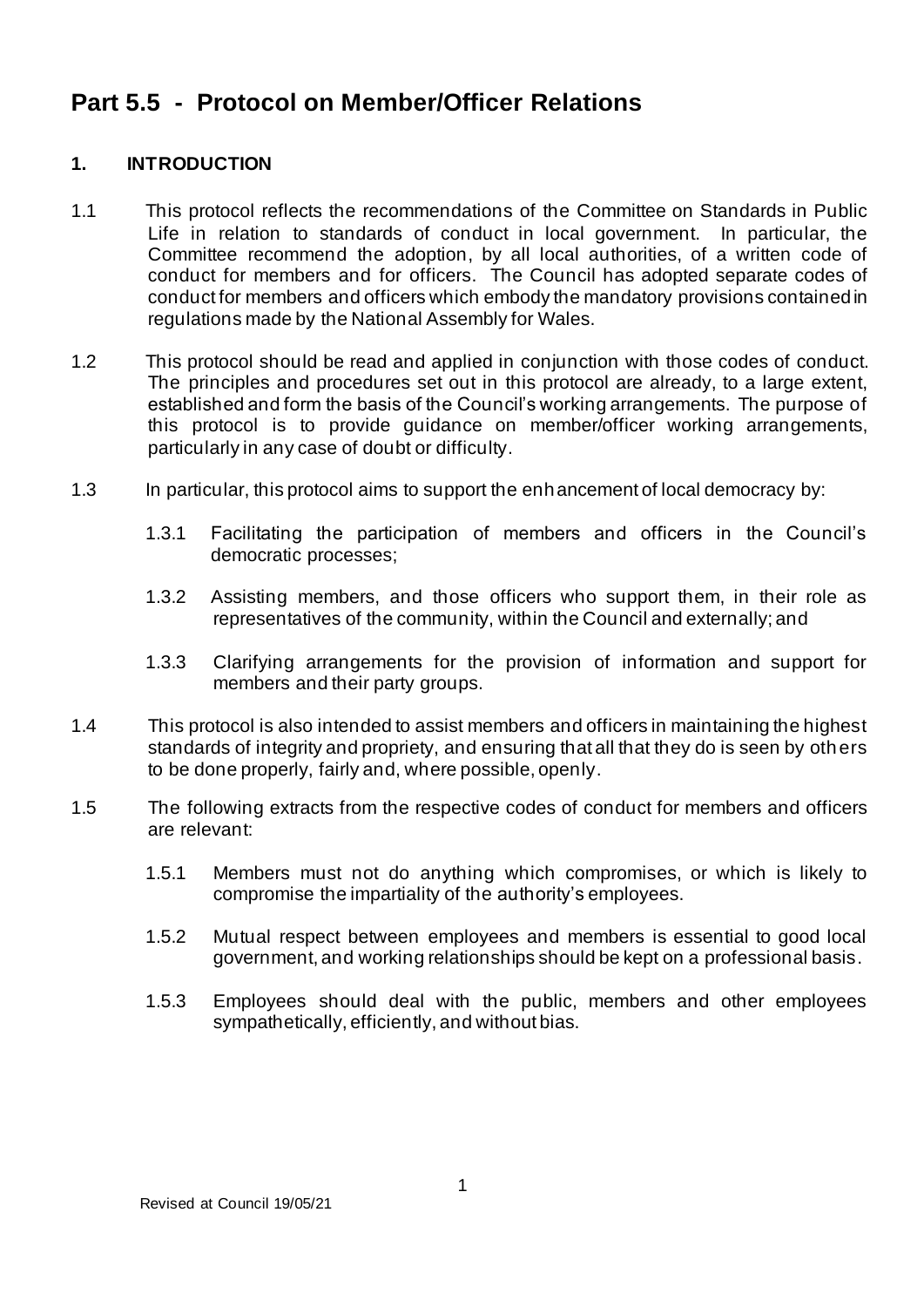1.6 In line with the reference in the code to "mutual respect", it is important that any dealings between Members and Officers should observe reasonable standards of mutual courtesy and respect, and that neither should seek to take unfair advantage of their position in any circumstances.

#### **2. MEMBER/OFFICER COMMUNICATION**

2.1 Members should communicate with officers regarding policy and strategic matters at the appropriate level, which will normally involve the appropriate Director or Head of Service or other Senior Manager.

Members are encouraged to refer enquiries regarding electoral ward matters to the democratic services unit who will usually obtain a written response within a couple of days and within a maximum of 7working days. This will ensure that issues are referred directly to the appropriate officer thus resulting in a saving of resources and time for the elected member in not having to personally chase up a response. This is an internal process for Carmarthenshire County Council Elected Members only, and Councillors will be expected to convey any responses to their constituents. Any public email addresses will not be included in the email trail.

2.2 In communicating with members, officers should have regard to the requirements of this protocol, and any instructions issued by their departmental management.

#### **3. OFFICER ADVICE TO PARTY GROUPS**

- 3.1 There is statutory recognition for party groups and it is common practice for such groups to give preliminary consideration to matters of Council business in advance of such matters being considered by the Council, the Cabinet or the relevant Committee. Officers may properly be called upon to support and contribute to such deliberations by party groups (provided that only the Authority's Councillors are present at the meeting).
- 3.2 The support provided by officers can take many forms, ranging from a briefing meeting with a Chair or Spokesperson prior to a Council, Cabinet, or Committee meeting, to a presentation to a full party group meeting. Whilst in practice such officer support is likely to be in most demand from whichever party group or groups is for the time being in control of the Council, such support is available to all party groups.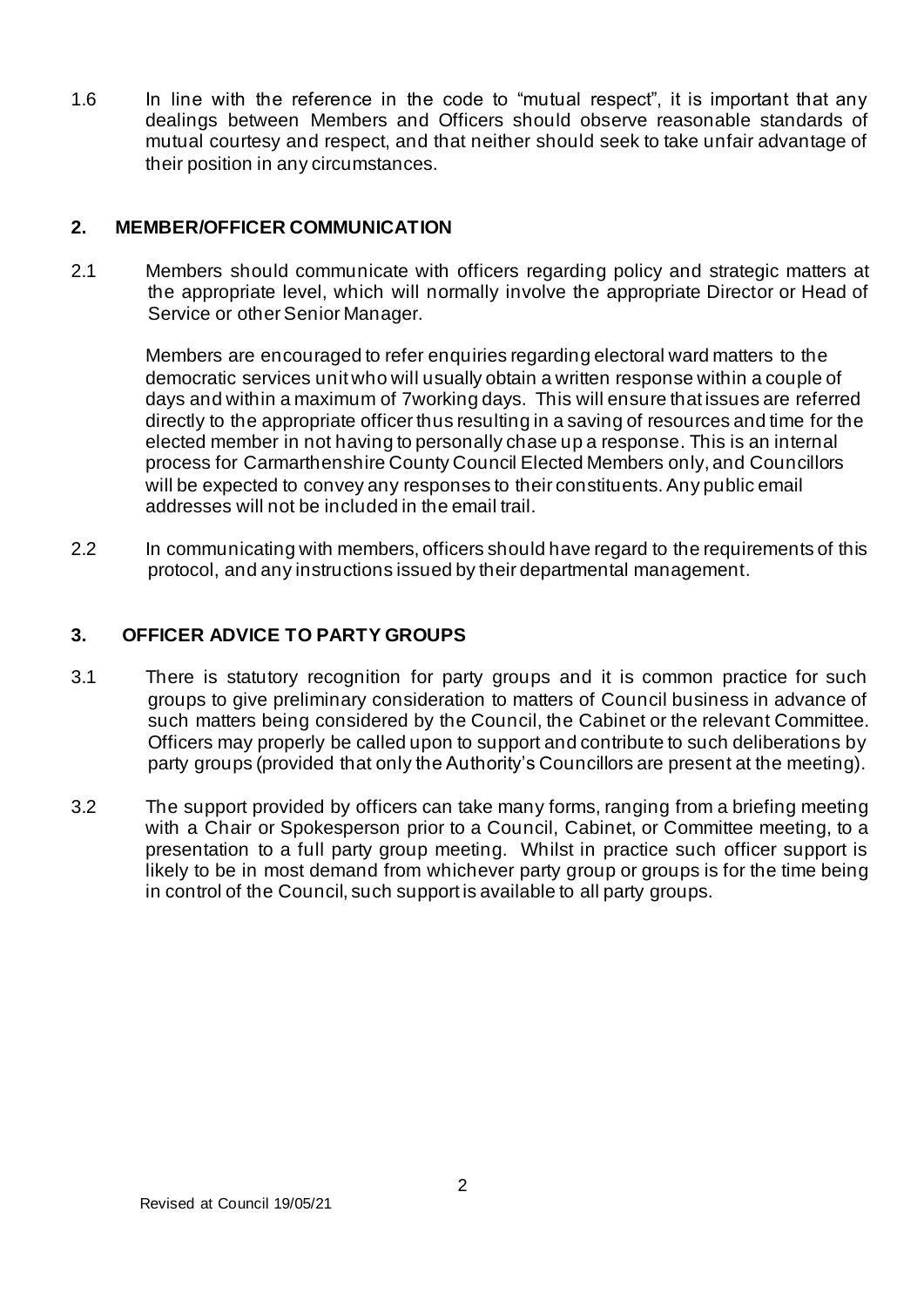- 3.3 Certain points must however be clearly understood by all those participating in this type of process, members and officers alike. In particular:
	- 3.3.1 Officer support in these circumstances must not extend beyond providing information and advice in relation to matters of Council business. Officers must not be involved in advising on matters of party business. The observance of this distinction will be assisted if officers are not expected to be present at meetings, or parts of meetings, when matters of party business are to be discussed.
	- 3.3.2 Party group meetings, whilst they form part of the preliminaries to Council decision making, are not empowered to make decisions on behalf of the Council. Conclusions reached at such meetings do not therefore rank as Council decisions and it is essential that they are not communicated (inside or outside the organisation), interpreted or acted upon as though they have that official status.
	- 3.3.3 Similarly, where officers provide information and advice to a party group meeting in relation to a matter of Council business, this cannot act as a substitute for providing all necessary information and advice to the Cabinet or relevant Committee or Council when the matter in question is considered.
	- 3.3.4 Officers will not provide information and advice to a party group meeting which includes persons who are not members of the Council. Such persons are not bound by the members` code of conduct (in particular, the provisions concerning the declaration of interests and restrictions on disclosure of confidential information) and for this and other reasons officers would not be able to provide the same level of information and advice as they would to a meeting of members only.
	- 3.3.5 Officers must respect the confidentiality of any party group discussions at which they are present and should not, in particular, relay the content of any such discussion to another party group.
	- 3.3.6 Any request by or for an officer to attend a meeting arranged by a party or party group, for the purpose of presenting information to the meeting (e.g. in relation to an issue or proposal affecting or involving the Council) must be made through the Chief Executive via the Leader of the relevant party group Any officer who so attends will do so in his/her official capacity, will be politically neutral, and attendance will not signify support for any particular political view, proposal or response. Such attendance will generally be avoided during the period between the announcement and conclusion of any local or parliamentary election affecting the area involved.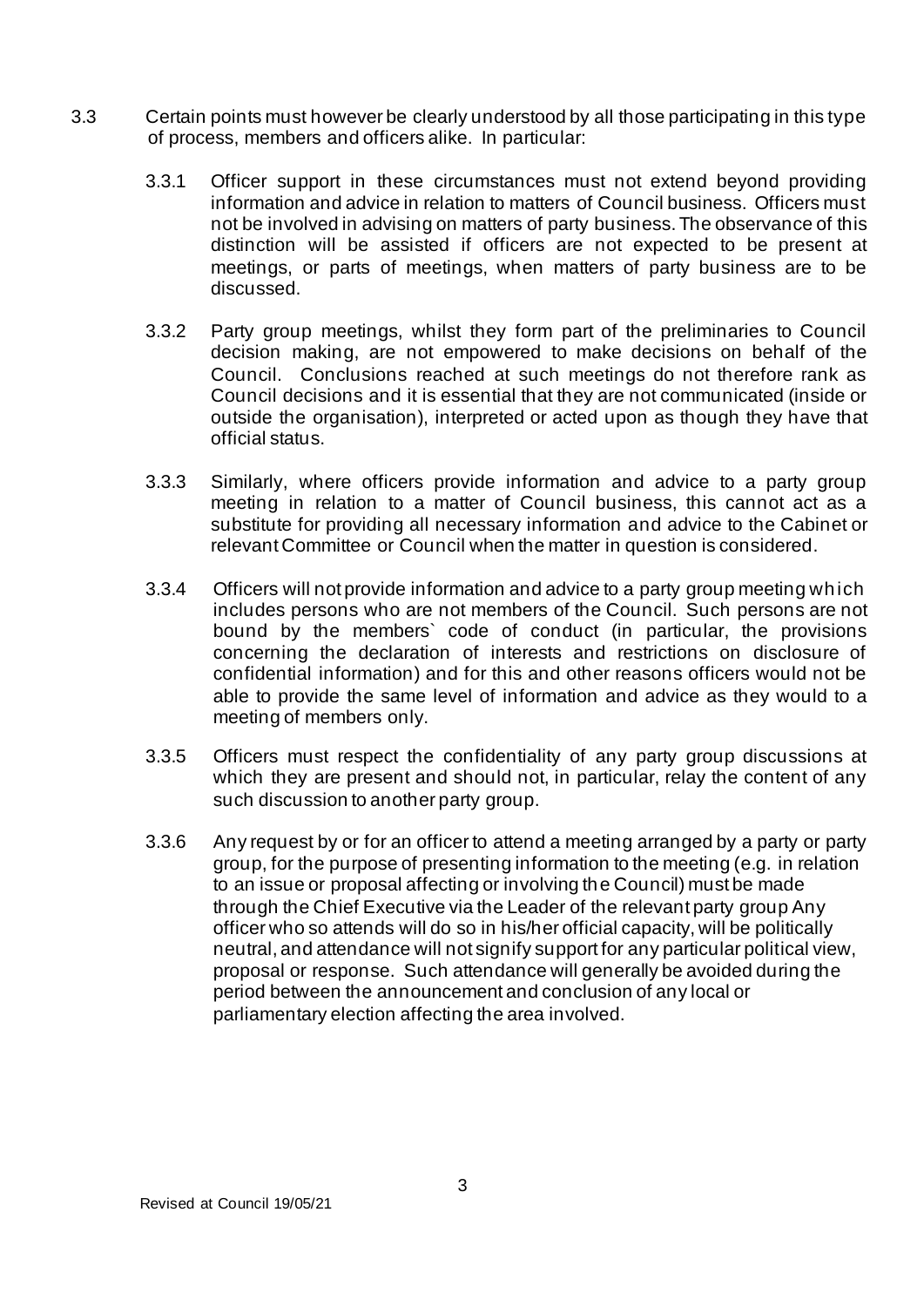3.3.7 At any public meeting organised by any party group, or by any individual Member (rather than by the Council), officers will attend only to provide information which is publicly available. Officer attendance at such a meeting will generally be avoided during any "pre-election" period (between the announcement and conclusion of any local or parliamentary election affecting the locality). Any particular difficulty or uncertainty concerning officer advice to party groups should be raised with the Chief Executive or with the Monitoring Officer who will, where appropriate, discuss with the relevant Group Leader(s).

## **4. SUPPORT SERVICES AND FACILITIES FOR MEMBERS AND PARTY GROUPS**

The only basis on which the Council can lawfully provide support services and facilities (e.g. Computer equipment, stationery, typing, printing, photocopying, meeting rooms, transport and accommodation arrangements etc.) to Members is to assist them in discharging their role as Members of the Council. Except as may be provided in other agreed Council policies, such support services and facilities must therefore only be used on Council business.

They should never be used in connection with party political, campaigning activity, in support of local or other organisations, individuals or, for private purposes.

## **5. MEMBERS' ACCESS TO INFORMATION AND TO COUNCIL DOCUMENTS**

- 5.1 Members are free to request any department to provide them with such information, explanation and advice about that department's function as they may reasonably need in order to assist them in discharging their role as members of the Council. This can range from a request for general information about some aspect of a department's activities to a request for specific information on behalf of a constituent. *Members are encouraged to direct such approaches to the democratic services unit who will usually obtain a written response within a couple of days and within a maximum of 7 working days. This will ensure that issues are referred directly to the appropriate officer thus resulting in a saving of resources and time for the elected member in not having to personally chase up a response.*
- 5.2 The legal rights of members to inspect Council documents arise partly from statute and partly from the common law (judicial decisions).
- 5.3 right does not however apply to documents relating to certain items that appear as exempt items on the agenda for any meeting. These contain information which is (by statute) exempt from publication because, for example, it relates or refers to employees, occupiers of Council property, applicants for grants or other services, the care of children, the proposed terms of a contract or contractual negotiations or other commercially-sensitive information, industrial relations negotiations, legal advice or legal proceedings.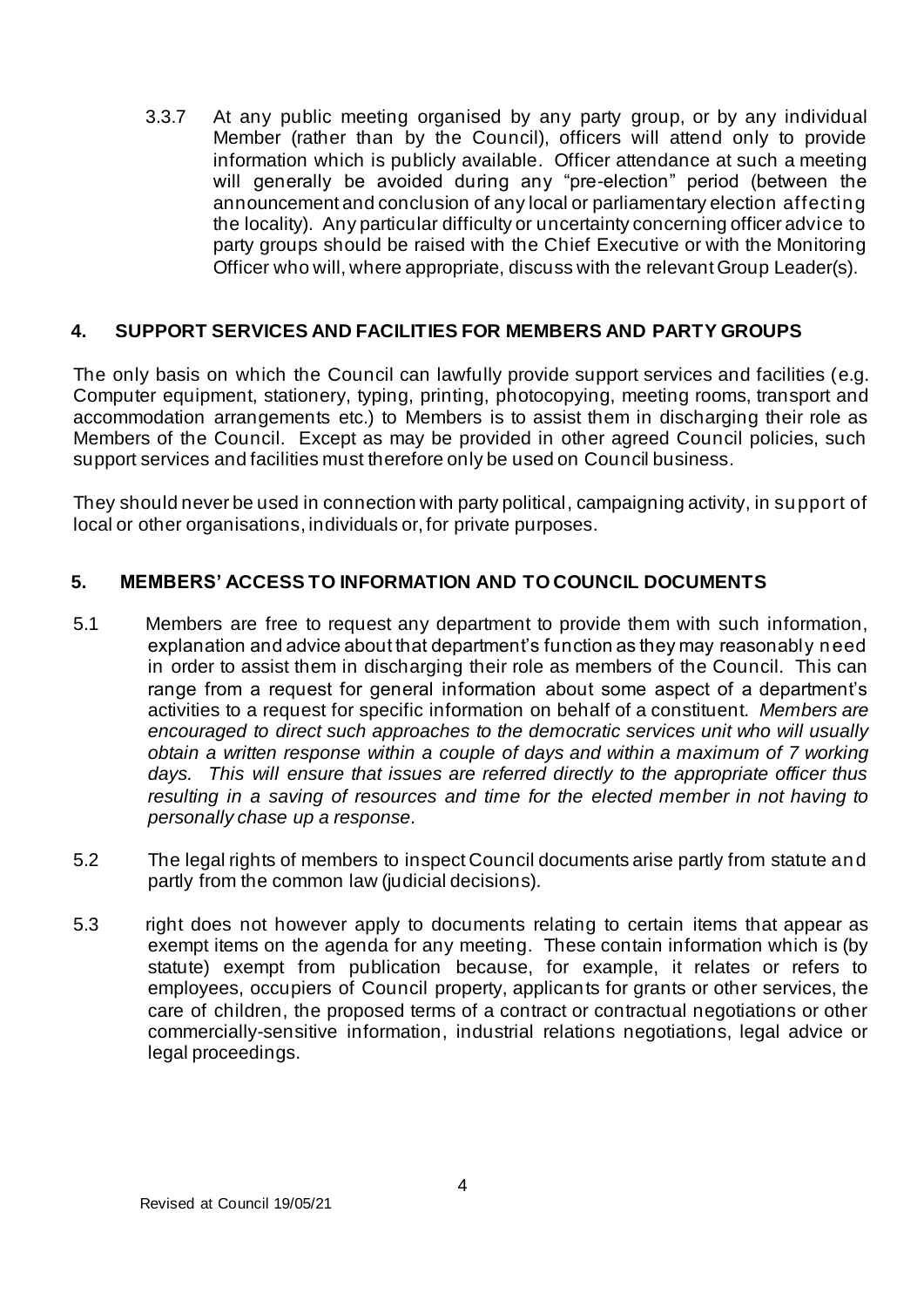- 5.4 The common law right of members is much broader and based on the principle that any member has a prima facie right to inspect Council documents, so far as his/her access to the documents is reasonably necessary to enable the member properly to perform his/her duties as a member of the Council. This principle is commonly referred to as the "need to know" principle.
- 5.5 Whether a member is, in any particular case, entitled to exercise this common law right depends therefore upon the member's ability to demonstrate that he/she has the necessary "need to know". In this respect, a member has no right to a "roving commission" to examine documents of the Council. Mere curiosity is not sufficient. The crucial question is the determination of the "need to know" for a purpose necessary to enable the member to carry out his or her public duties. This question must initially be determined by the Director whose department holds the document in question (with advice from the Monitoring Officer). In the event of a dispute, the question may be referred for determination by the Executive Board Member(s) and Director responsible for the function or purpose for which the document is held, again with legal advice from the Monitoring Officer.
- 5.6 In some circumstances e.g. a committee member wishing to inspect documents relating to the functions of that committee a member's "need to know" will normally be presumed. In other circumstances (e.g. a member wishing to inspect documents which contain personal information about third parties) a member will normally be expected to justify the request in specific terms.
- 5.7 Whilst the term "Council document" is very broad and includes, for example, any document produced by whatever means with Council resources, it is accepted by convention that a member of one party group will not have a "need to know", and therefore no right to inspect, a document which forms part of the internal working of another party group.
- 5.8 Further and more detailed advice regarding members' rights to inspect Council documents may be obtained from the Monitoring Officer.
- 5.9 Finally, Council information provided to a member must only be used by the member for the purpose for which it was provided; that is, only to enable the proper performance of the member's duties as a Councillor. This point is emphasised in the members` code of conduct in the following terms:

#### "Members:

- (a) must not disclose information given in confidence, without the express consent of a person authorised to give such consent, or unless required by law to do so;
- (b) must not prevent any person from gaining access to information to which that person is entitled by law."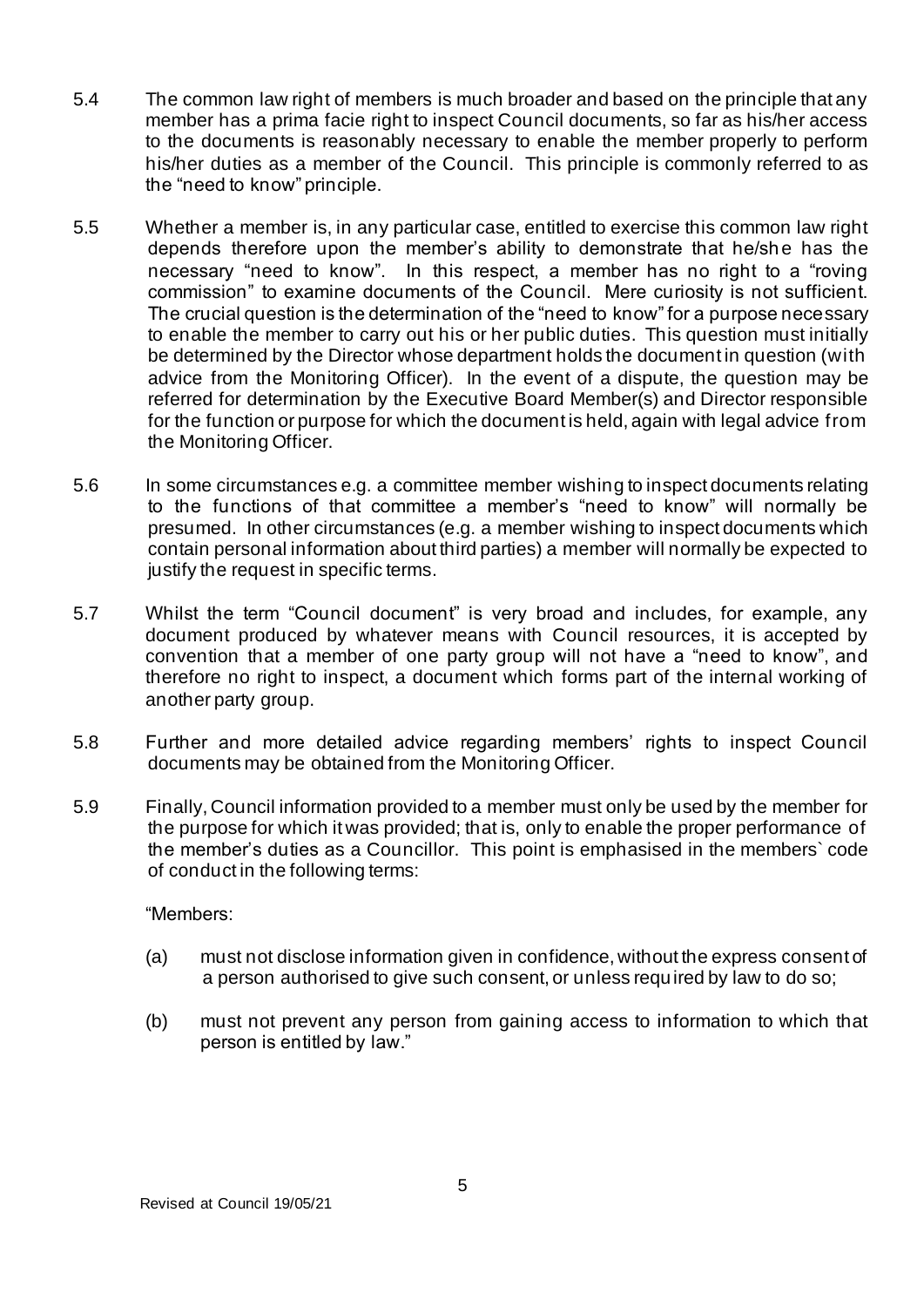## **6. OFFICER / CHAIR / CABINET MEMBER RELATIONSHIPS**

- (a) It is clearly important that there should be a close working relationship between Cabinet Members, Chairs of Committees and the Directors, Heads of Service and other senior officers of any department which reports to decision making meetings. However, such relationships should never be allowed to become so close, or appear to be so close, as to bring into question the officer's ability to deal impartially with other members and other party groups, or with any other individual or organisation.
- (b) Whilst a Cabinet Member or a Chair may routinely be consulted as part of the process of drawing up the agenda for a forthcoming meeting, it must be recognised that in some circumstances the proper conduct of business may require a particular matter to be included on an agenda. Directors will always be fully responsible for the contents of any report submitted in their name. Any issue concerning the inclusion of any item on an agenda, or the submission of any particular report, that cannot be agreed between a Cabinet Member or a Chair and a Director should be referred to the Monitoring Officer. There may also be circumstances in which the Chief Executive or the Director of Corporate Services (as statutory Finance Officer), or Monitoring Officer, will be under a duty to submit a report.
- (c) It must be remembered that officers within a department are accountable to their Director and that whilst officers should always seek to assist a Cabinet Member/Chair (or indeed any Member), they must not, in so doing, go beyond the bounds of whatever authority they have been given by their Director. It should also be noted that the Chief Executive has statutory responsibility, as Head of Paid Service, for ensuring the proper organisation and management of the Council's staff and has therefore an overall responsibility for the direction and management of all officers.

## **7. MEMBERS AND OFFICERS GIVING ACCOUNT**

- (a) With regards to scrutinising and reviewing decisions made, as well as reviewing documentation, in fulfilling the scrutiny role a Scrutiny Committee may require any member of the Cabinet, the Head of Paid Service and/or any Chief Officer or Head of Service to attend before it to explain in relation to matters within their remit:
	- i. any particular decision or series of decisions;
	- ii. the extent to which the actions taken implement Council policy; and/or
	- iii. the performance of their duties.

and it is the duty of those persons to attend if so required.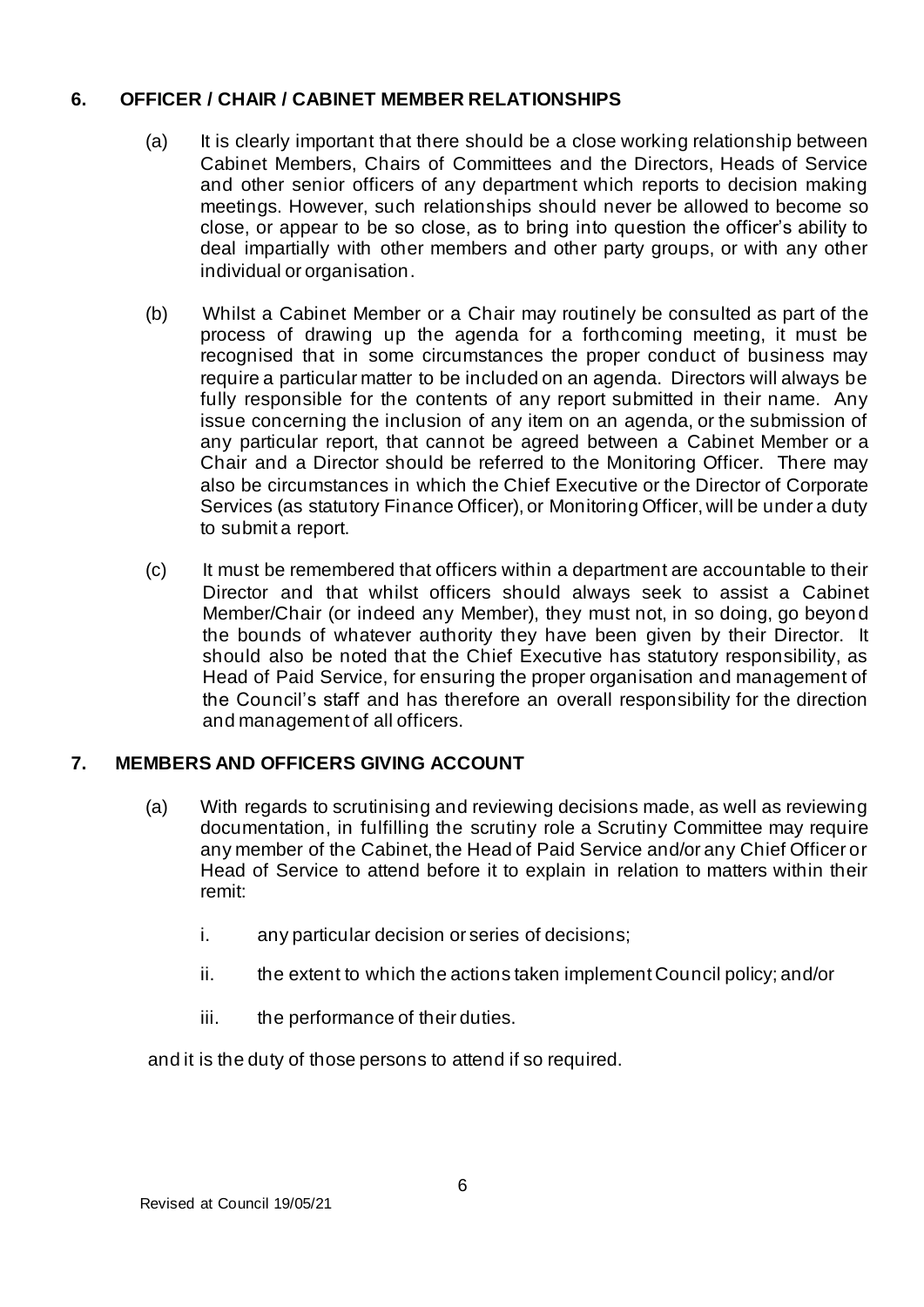- (b) Where any officer is required to attend a meeting of a Scrutiny Committee under this specific provision, the Chair of that committee will inform the Chief Executive who will inform the member or officer in writing giving at least fifteen working days notice of the meeting at which they are required to attend. The notice will state the nature of the item on which they are required to attend to give account and whether any papers are required to be produced for the Committee. Where the account to be given to the Committee will require the production of a report, then the officer concerned will be given sufficient notice to allow for preparation of that documentation i.e. an additional 15 working days.
- (c) Where, in exceptional circumstances, the member or officer is unable to attend on the required date, then the Scrutiny Committee shall in consultation with the member or officer arrange an appropriate alternative date for attendance. In setting the dates the Chief Executive will take into account exceptional circumstances, for example illness or planned holidays.
- (d) It should be noted that it is not the role of a Scrutiny Committee to either:
	- i. Act as a disciplinary hearing in relation to the actions of Officers this is the Chief Executive's function alone in relation to staff; or
	- ii To act as a quasi 'court of appeal' against decisions, or to pursue complaints by individuals (Councillors, Officers or members of the public) – as other procedures exist for this – these are internal e.g. Corporate Complaints Procedure, and external/statutory e.g. Local Government Ombudsman or appeal to the Courts.

## **8. CORRESPONDENCE**

- 8.1 Correspondence including e-mails between an individual member and an officer should not normally be copied (by the officer) to any other member, except at the discretion of the departmental Director, or with the agreement of the members concerned, where necessary for the proper conduct of business. Where exceptionally it is necessary to copy the correspondence to another member, this should be made clear to the original member. In other words, "blind" copies of such correspondence should not be circulated.
- 8.2 Official letters on behalf of the Council should normally be sent out in the name of the appropriate officer rather than in the name of a member. It may be appropriate in certain exceptional circumstances (e.g. representations to a government minister or correspondence with the Leader of another local authority) for a letter to be issued in the name of the Leader of the Council. Letters which, for example, create obligations, confirm or deny the acceptance of any liability, or give instructions on behalf of the Council should always be sent out in the name of the Chief Executive or the appropriate Director or Head of Service or other senior officer.